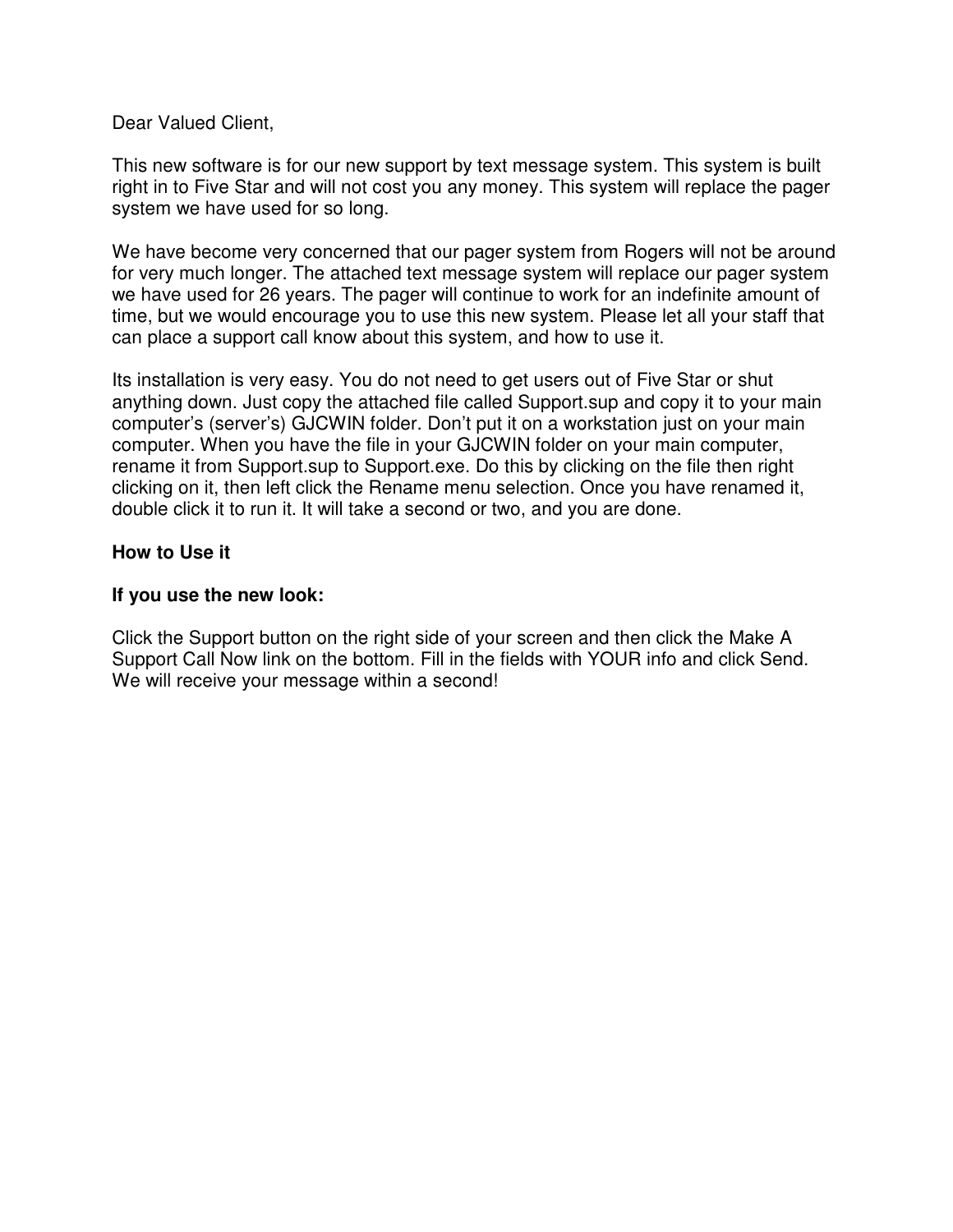| <b>Rooms Booked (F6)</b>                    | time you call there is a charge, payable by Visa, Mastercard or<br>American Express at the time the service is rendered.<br>Meanweal know the authority and collectible distinctive consequences in |            |                              |
|---------------------------------------------|-----------------------------------------------------------------------------------------------------------------------------------------------------------------------------------------------------|------------|------------------------------|
| Send Support Department a Message(GIZSUPWT) |                                                                                                                                                                                                     | <b>WCC</b> |                              |
|                                             | Name of Property The North American Inn                                                                                                                                                             | Send       | 光<br>Tools                   |
| Call Back Number 9052694360                 |                                                                                                                                                                                                     | Exit       | Mail                         |
| Extension                                   | 223                                                                                                                                                                                                 |            |                              |
| <b>Contact Name</b>                         | peter                                                                                                                                                                                               |            | <b>Learn Five Star</b>       |
| Short Message                               | please help 4                                                                                                                                                                                       |            | My Style                     |
|                                             |                                                                                                                                                                                                     |            | Support                      |
|                                             |                                                                                                                                                                                                     |            | <b>Task Manager</b>          |
|                                             |                                                                                                                                                                                                     |            |                              |
|                                             |                                                                                                                                                                                                     |            | Today's Room Inventory<br>胡琪 |
| Attach pdf, Word, etc documen               |                                                                                                                                                                                                     |            |                              |
|                                             |                                                                                                                                                                                                     |            |                              |

## **If you use the Classic Look:**

Click the new Support button on the left end of the top toolbar, and then click the Make a Support Call Now button and fill in the blanks and click Send. Even with the Classic look we will get your text within a second!